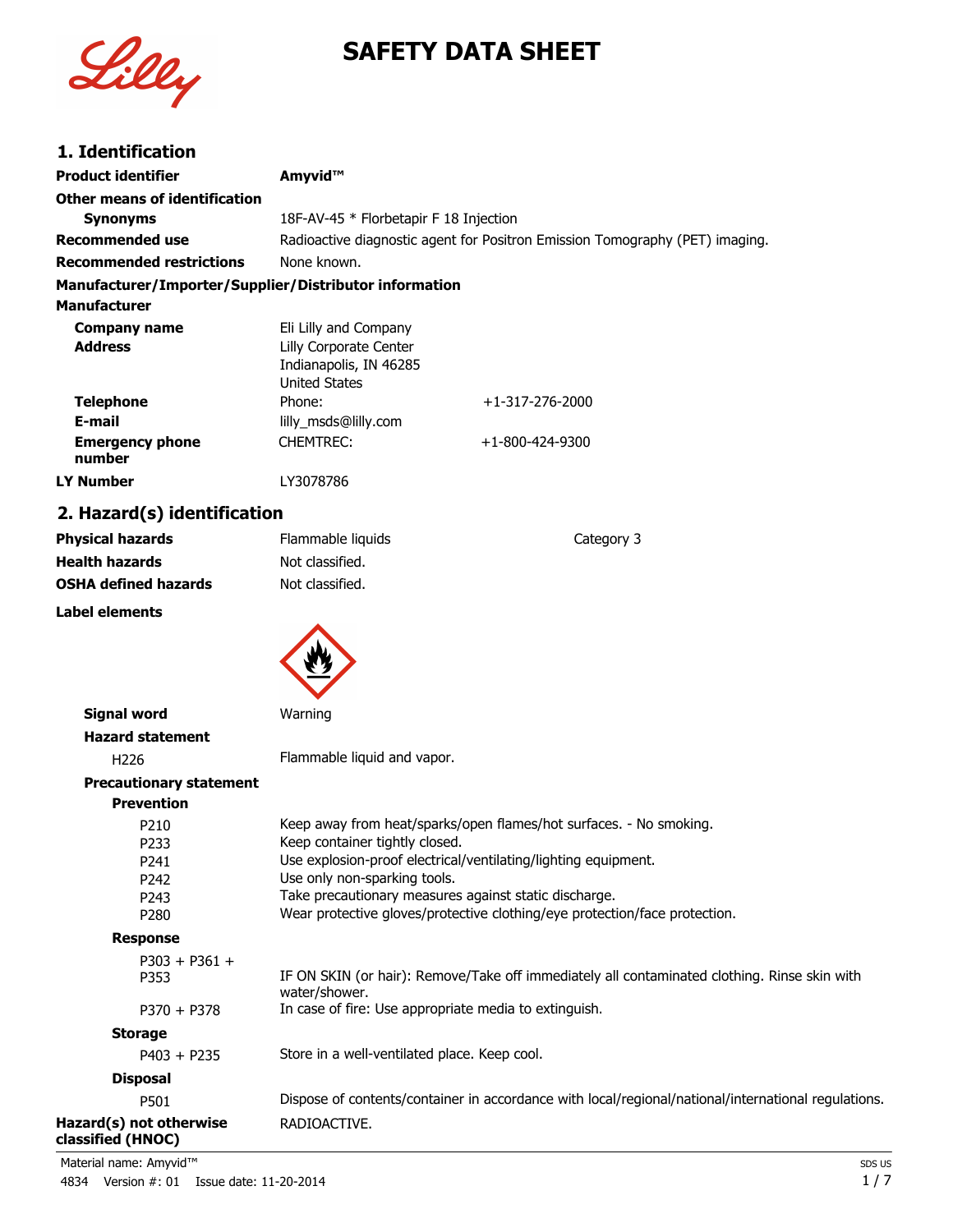**Supplemental information** This product is a radioactive diagnostic imaging agent containing Fluorine-18 and should be handled with appropriate safety measures to minimize radiation exposure during transport, storage, emergencies and administration. Radiopharmaceuticals should only be administered to humans under the control of physicians who are qualified by specific training and experience in the safe use and handling of radioactive materials, and whose experience and training have been approved by the appropriate governmental agency authorized to license the administration of radiopharmaceuticals.

## **3. Composition/information on ingredients**

**Mixtures**

| <b>Chemical name</b>                                            | <b>Common name and synonyms</b>                                                                                                                                                                                                                                                       | <b>CAS number</b> | $\frac{0}{0}$ |
|-----------------------------------------------------------------|---------------------------------------------------------------------------------------------------------------------------------------------------------------------------------------------------------------------------------------------------------------------------------------|-------------------|---------------|
| $F-18$                                                          |                                                                                                                                                                                                                                                                                       | N/A               | $\leq 1$      |
| Ethanol                                                         |                                                                                                                                                                                                                                                                                       | $64 - 17 - 5$     | 10            |
| <b>Composition comments</b>                                     | * Note: The exact concentration of Florbetapir F-18 is unknown as the radioactive element<br>Fluorine-18 has a 109 minute half-life and will decay quickly.                                                                                                                           |                   |               |
|                                                                 | Remaining components of this product are non-hazardous and/or are present at concentrations<br>below reportable levels.                                                                                                                                                               |                   |               |
| 4. First-aid measures                                           |                                                                                                                                                                                                                                                                                       |                   |               |
| <b>Inhalation</b>                                               | If symptoms develop move victim to fresh air. If symptoms persist, get medical attention.                                                                                                                                                                                             |                   |               |
| <b>Skin contact</b>                                             | Wash off immediately with soap and plenty of water. If skin irritation persists, call a physician.                                                                                                                                                                                    |                   |               |
| Eye contact                                                     | Rinse immediately with plenty of water, also under the eyelids, for at least 15 minutes. If eye<br>irritation persists: Get medical advice/attention.                                                                                                                                 |                   |               |
| <b>Ingestion</b>                                                | IF SWALLOWED: Immediately call a POISON CENTER or doctor/physician.                                                                                                                                                                                                                   |                   |               |
| <b>Most important</b><br>symptoms/effects, acute and<br>delayed | CAUTION: RADIOACTIVE. May cause temporary irritation on skin or eye contact. Ingestion of this<br>product may result in central nervous system effects including headache, sleepiness, dizziness,<br>slurred speech and blurred vision. Prolonged exposure may cause chronic effects. |                   |               |
| <b>General information</b>                                      | IF exposed or if you feel unwell: Call a POISON CENTER or doctor/physician. Contact radiation<br>safety personnel to survey for effectiveness of decontamination.                                                                                                                     |                   |               |

## **5. Fire-fighting measures**

| Suitable extinguishing media                                        | Use water fog, alcohol-resistant foam, dry chemical or carbon dioxide (CO2) to extinguish flames.                                                                      |
|---------------------------------------------------------------------|------------------------------------------------------------------------------------------------------------------------------------------------------------------------|
| Unsuitable extinguishing<br>media                                   | None known.                                                                                                                                                            |
| <b>Specific hazards arising from</b><br>the chemical                | Liquid and vapors are flammable. Vapors may travel considerable distance to a source of ignition<br>and flash back. Hazardous combustion products: Carbon oxides (COx) |
| Special protective equipment<br>and precautions for<br>firefighters | Firefighters should wear full protective clothing including self contained breathing apparatus.                                                                        |
| <b>Fire fighting</b><br>equipment/instructions                      | Keep run-off water out of sewers and water sources. Dike for water control.                                                                                            |

## **6. Accidental release measures**

| <b>Personal precautions,</b><br>protective equipment and<br>emergency procedures | Remove sources of ignition. Ventilate well, avoid breathing vapors. Use approved respirator if air<br>contamination is above accepted level. Wear appropriate personal protective equipment.                      |
|----------------------------------------------------------------------------------|-------------------------------------------------------------------------------------------------------------------------------------------------------------------------------------------------------------------|
| <b>Methods and materials for</b><br>containment and cleaning up                  | DO NOT CLEAN-UP OR DISPOSE OF, EXCEPT UNDER SUPERVISION OF A SPECIALIST. Use only<br>non-sparking tools. Absorb spill with inert material (e.g., dry sand or earth), then place in a<br>chemical waste container. |
| <b>Environmental precautions</b>                                                 | Prevent further leakage or spillage if safe to do so. Avoid release to the environment.                                                                                                                           |
| 7. Handling and storage                                                          |                                                                                                                                                                                                                   |
| <b>Precautions for safe handling</b>                                             | Avoid exposure - obtain special instructions before use. Do not get in eyes, on skin, on clothing.<br>Avoid heat, sparks, open flames and other ignition sources. Wash thoroughly after handling.                 |
|                                                                                  | Radioactive material must be handled by qualified personnel in conformity with regulations<br>appropriate to the government agency authorized to license the use of this radionuclide.                            |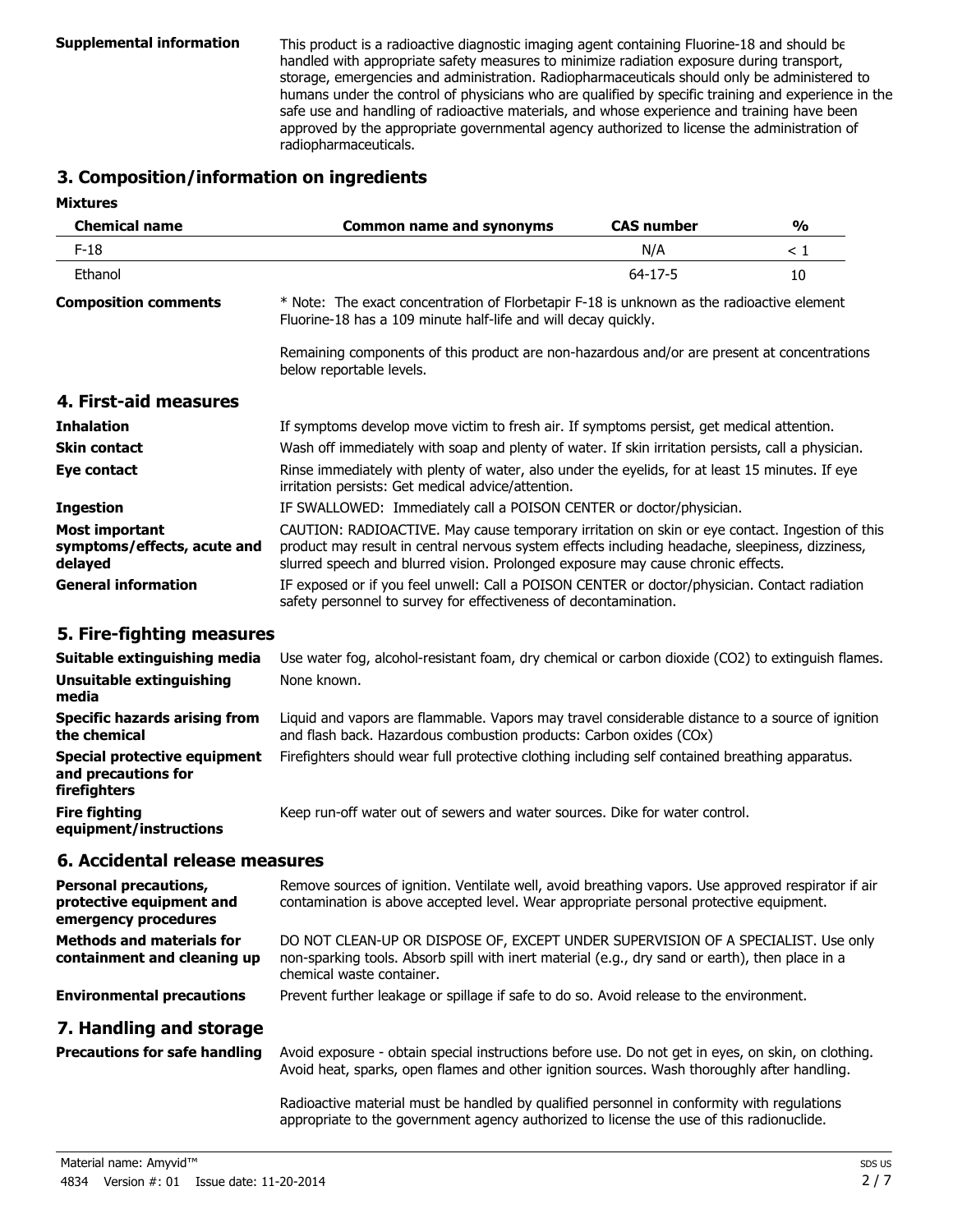Store in shielded locations. Storage temperature: between 15 C and 30 C. Keep away from heat, sparks and open flame. Keep locked up or in an area accessible only to qualified or authorized persons. Keep only in the original container.

### **8. Exposure controls/personal protection**

#### **Occupational exposure limits**

| <b>US. ACGIH Threshold Limit Values</b><br><b>Components</b> | <b>Type</b>                                                                      | <b>Value</b>                                                                                                                                                                                                                                                                            |
|--------------------------------------------------------------|----------------------------------------------------------------------------------|-----------------------------------------------------------------------------------------------------------------------------------------------------------------------------------------------------------------------------------------------------------------------------------------|
| Ethanol (CAS 64-17-5)                                        | <b>STEL</b>                                                                      | 1000 ppm                                                                                                                                                                                                                                                                                |
| <b>Components</b>                                            | US. OSHA Table Z-1 Limits for Air Contaminants (29 CFR 1910.1000)<br><b>Type</b> | <b>Value</b>                                                                                                                                                                                                                                                                            |
| Ethanol (CAS 64-17-5)                                        | PEL                                                                              | 1900 mg/m3<br>1000 ppm                                                                                                                                                                                                                                                                  |
| US. NIOSH: Pocket Guide to Chemical Hazards                  |                                                                                  |                                                                                                                                                                                                                                                                                         |
| <b>Components</b>                                            | <b>Type</b>                                                                      | <b>Value</b>                                                                                                                                                                                                                                                                            |
| Ethanol (CAS 64-17-5)                                        | <b>TWA</b>                                                                       | 1900 mg/m3<br>$1000$ ppm                                                                                                                                                                                                                                                                |
| <b>Biological limit values</b>                               | No biological exposure limits noted for the ingredient(s).                       |                                                                                                                                                                                                                                                                                         |
| Appropriate engineering<br>controls                          | including lead-glass syringe shields when handling.                              | Use process enclosures, local exhaust ventilation, or other engineering controls to control airborne<br>levels below recommended exposure limits. During patient administration, use effective shielding,                                                                               |
|                                                              | may occur.                                                                       | The following are recommended for manufacturing or other situations where exposure to contents                                                                                                                                                                                          |
|                                                              | Individual protection measures, such as personal protective equipment            |                                                                                                                                                                                                                                                                                         |
| Eye/face protection                                          | If contact is likely, safety glasses with side shields are recommended.          |                                                                                                                                                                                                                                                                                         |
| <b>Skin protection</b><br><b>Hand protection</b>             | Use impervious gloves.                                                           |                                                                                                                                                                                                                                                                                         |
| <b>Other</b>                                                 |                                                                                  | Chemical-resistant gloves and impermeable body covering to minimize skin contact.                                                                                                                                                                                                       |
| <b>Respiratory protection</b>                                |                                                                                  | None under normal conditions. If engineering controls do not maintain airborne concentrations<br>below recommended exposure limits (where applicable) or to an acceptable level (in countries<br>where exposure limits have not been established), an approved respirator must be worn. |
| <b>Thermal hazards</b>                                       | Not available.                                                                   |                                                                                                                                                                                                                                                                                         |

## **9. Physical and chemical properties**

| Liguid                                           |
|--------------------------------------------------|
| Liguid.                                          |
| Liquid.                                          |
| Clear colorless or nearly colorless              |
| Alcoholic                                        |
| Not available.                                   |
| $5.5 - 8$                                        |
| Not available.                                   |
| Not available.                                   |
| 116.6 °F (47.0 °C)                               |
| Not available.                                   |
| Not applicable.                                  |
| Upper/lower flammability or explosive limits     |
| <b>Flammability limit - lower</b> Not available. |
| Not available.                                   |
|                                                  |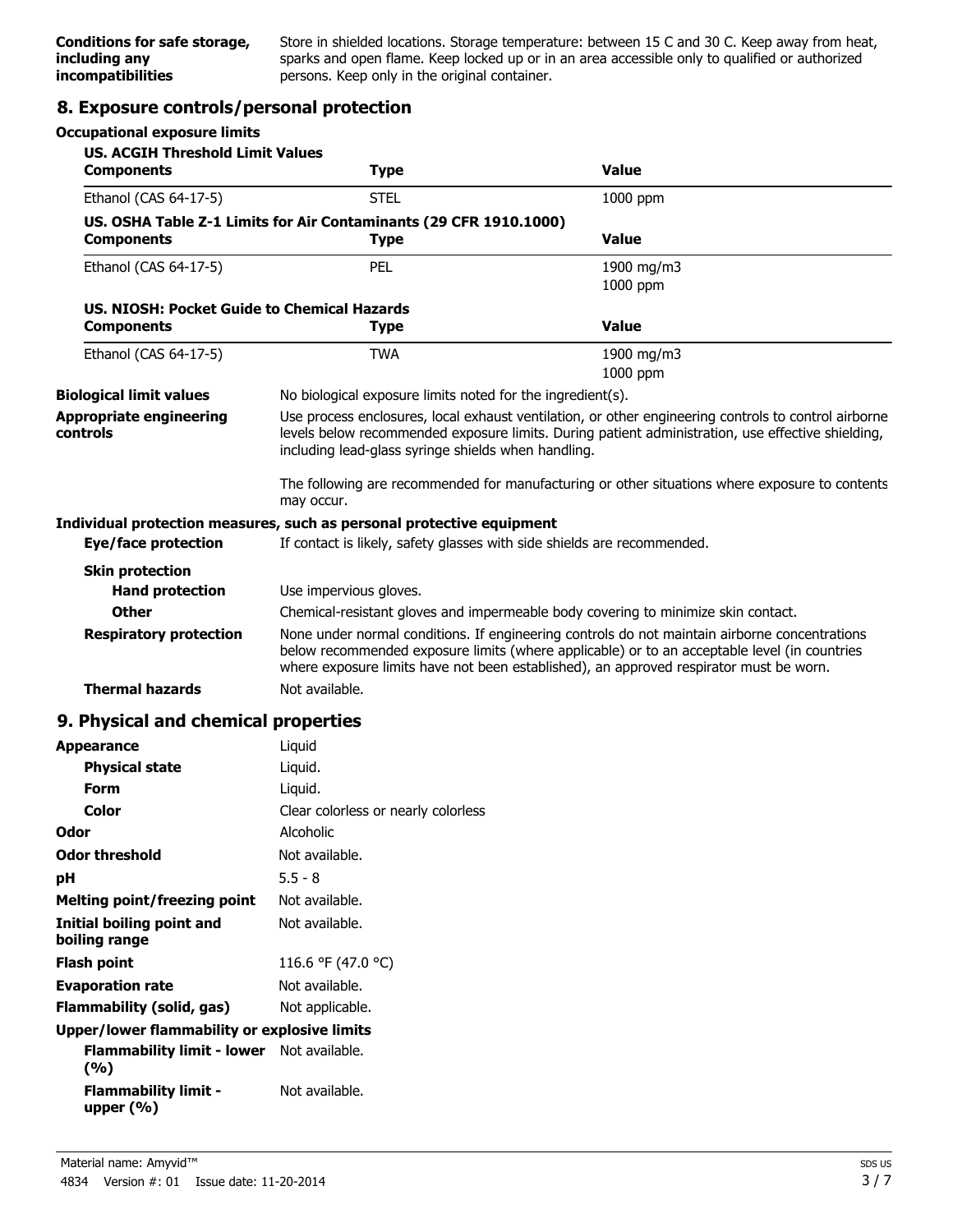| <b>Explosive limit - lower</b><br>(%)             | Not available.           |
|---------------------------------------------------|--------------------------|
| <b>Explosive limit - upper</b><br>(%)             | Not available.           |
| <b>Vapor pressure</b>                             | Not available.           |
| <b>Vapor density</b>                              | Not available.           |
| <b>Relative density</b>                           | Not available.           |
| Solubility(ies)                                   |                          |
| Solubility (water)                                | 100 %                    |
| <b>Partition coefficient</b><br>(n-octanol/water) | Not available.           |
| <b>Auto-ignition temperature</b>                  | Not available.           |
| <b>Decomposition temperature</b>                  | Not available.           |
| <b>Viscosity</b>                                  | Not available.           |
| <b>Other information</b>                          |                          |
| <b>Explosive properties</b>                       | Not explosive            |
| <b>Oxidizing properties</b>                       | No oxidizing properties. |
| <b>Radioactivity</b>                              | $\epsilon$ = 1900 MBg/ml |
| 10. Stability and reactivity                      |                          |

#### **Reactivity** Not water reactive. **Chemical stability** Stable at normal conditions. **Possibility of hazardous reactions** Hazardous polymerization does not occur. **Conditions to avoid** Avoid heat, sparks, open flames and other ignition sources. **Incompatible materials** Avoid contact with oxidizing agents. Acids. **Hazardous decomposition products** Decomposition of this product may emit oxides of nitrogen and carbon monoxide.

## **11. Toxicological information**

#### **Information on toxicological effects**

| <b>Acute toxicity</b>                | Based on available data, the classification criteria are not met.                                                                                                                                                             |                 |
|--------------------------------------|-------------------------------------------------------------------------------------------------------------------------------------------------------------------------------------------------------------------------------|-----------------|
| <b>Components</b>                    | <b>Species</b><br><b>Test Results</b>                                                                                                                                                                                         |                 |
| Ethanol (CAS 64-17-5)                |                                                                                                                                                                                                                               |                 |
| <b>Acute</b>                         |                                                                                                                                                                                                                               |                 |
| Dermal                               |                                                                                                                                                                                                                               |                 |
| LD50                                 | Rabbit                                                                                                                                                                                                                        | $>$ 5000 mg/kg  |
| Inhalation                           |                                                                                                                                                                                                                               |                 |
| LC50                                 | Rat                                                                                                                                                                                                                           | 124.7 mg/l, 4 h |
| Oral                                 |                                                                                                                                                                                                                               |                 |
| LD50                                 | Rat                                                                                                                                                                                                                           | 7060 mg/kg      |
| <b>Skin corrosion/irritation</b>     | Ethanol: Mild skin irritation<br>Based on available data, the classification criteria are not met.                                                                                                                            |                 |
| Serious eye damage/eye<br>irritation | Ethanol: Moderate eye irritation.<br>Based on available data, the classification criteria are not met.                                                                                                                        |                 |
| Respiratory or skin sensitization    |                                                                                                                                                                                                                               |                 |
| <b>Respiratory sensitization</b>     | Due to lack of data the classification is not possible.                                                                                                                                                                       |                 |
| <b>Skin sensitization</b>            | Due to lack of data the classification is not possible.                                                                                                                                                                       |                 |
| <b>Germ cell mutagenicity</b>        | Results in genetic toxicity assays (in vitro): Positive. (Florbetapir F 19)<br>Results in genetic toxicity assays (in vivo): Negative (Florbetapir F 19)<br>Based on available data, the classification criteria are not met. |                 |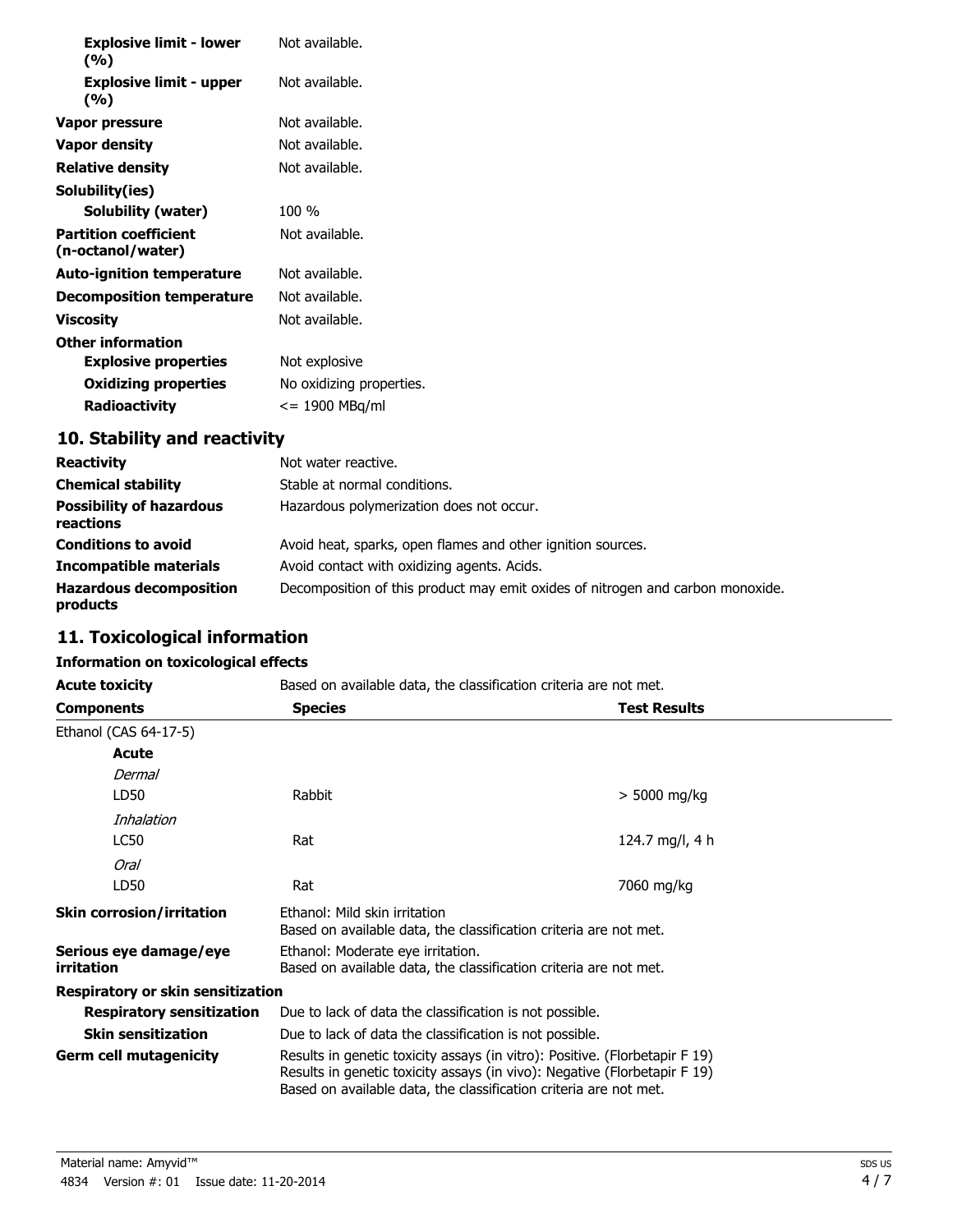| Carcinogenicity                                            | Amyvid, similar to other radiopharmaceuticals contributes to a patient's overall long-term<br>cumulative radiation exposure. Long-term cumulative radiation exposure is associated with an<br>increased risk of cancer. |
|------------------------------------------------------------|-------------------------------------------------------------------------------------------------------------------------------------------------------------------------------------------------------------------------|
|                                                            | The ethanol carcinogenicity information reported below only applies when it is consumed in<br>alcoholic beverages.                                                                                                      |
|                                                            | Based on available data, the classification criteria are not met.                                                                                                                                                       |
|                                                            | OSHA Specifically Regulated Substances (29 CFR 1910.1001-1050)                                                                                                                                                          |
| Not listed.                                                |                                                                                                                                                                                                                         |
| <b>Reproductive toxicity</b>                               | Ethanol: Can cause adverse reproductive effects - such as birth defects, miscarriages, or infertility.                                                                                                                  |
|                                                            | All radiopharmaceuticals, including Amyvid, have a potential to cause fetal harm. The likelihood of<br>fetal harm depends on the stage of fetal development and the magnitude of the<br>radiopharmaceutical dose.       |
|                                                            | Based on available data, the classification criteria are not met.                                                                                                                                                       |
| <b>Specific target organ toxicity</b><br>- single exposure | Due to lack of data the classification is not possible.                                                                                                                                                                 |
| Specific target organ toxicity<br>- repeated exposure      | No compound-related histological findings were reported in rats and dogs administered intravenous<br>doses for up to 28 days. (Florbetapir F 19)                                                                        |
|                                                            | Ethanol: Ingestion over a long period of time may cause kidney and liver damage.<br>Based on available data, the classification criteria are not met.                                                                   |
| <b>Aspiration hazard</b>                                   | No aspiration toxicity classification                                                                                                                                                                                   |

## **12. Ecological information**

#### **Ecotoxicity**

| <b>Components</b>                                |                | <b>Species</b> | <b>Test Results</b> |
|--------------------------------------------------|----------------|----------------|---------------------|
| Ethanol (CAS 64-17-5)                            |                |                |                     |
| <b>Aquatic</b>                                   |                |                |                     |
| <b>Fish</b>                                      | <b>LC50</b>    | Rainbow Trout  | 13 g/l, 96 hr       |
| Acute                                            |                |                |                     |
| Algae                                            | EC50           | Algae          | 1450 mg/l, 8 d      |
| Crustacea                                        | <b>LC50</b>    | Daphnia        | 9.3 g/l, 48 hr      |
| Persistence and degradability                    | Not available. |                |                     |
| <b>Bioaccumulative potential</b>                 | Not available. |                |                     |
| Destition coofficient a cotanel Lucter (les Keu) |                |                |                     |

| Partition coefficient n-octanol / water (log Kow) |                |         |
|---------------------------------------------------|----------------|---------|
| Ethanol                                           |                | $-0.31$ |
| Mobilitv in soil                                  | Not available. |         |
| Other adverse effects                             | Not available. |         |
|                                                   |                |         |

## **13. Disposal considerations**

**Disposal instructions** Radioactive waste must be handled in accordance with procedures established by your Radiation Safety Officer, NRC and other applicable regulations. Dispose of waste material according to Local, State, Federal, and Provincial Environmental Regulations. Unused Amyvid and objects touching Amyvid should be considered radioactive waste. The radioactivity in Amyvid will decay quickly, but, should be considered radioactive until surveyed and documented as no longer radioactive.

## **14. Transport information**

#### **DOT**

| <b>UN number</b><br>UN proper shipping name<br>Transport hazard class(es) | UN2915<br>Radioactive material, Type A package (F-18) |
|---------------------------------------------------------------------------|-------------------------------------------------------|
| Class                                                                     |                                                       |
| <b>Subsidiary risk</b>                                                    |                                                       |
| <b>Packing group</b>                                                      | Not applicable.                                       |
| <b>Special precautions for</b>                                            | Not available.                                        |
| user                                                                      |                                                       |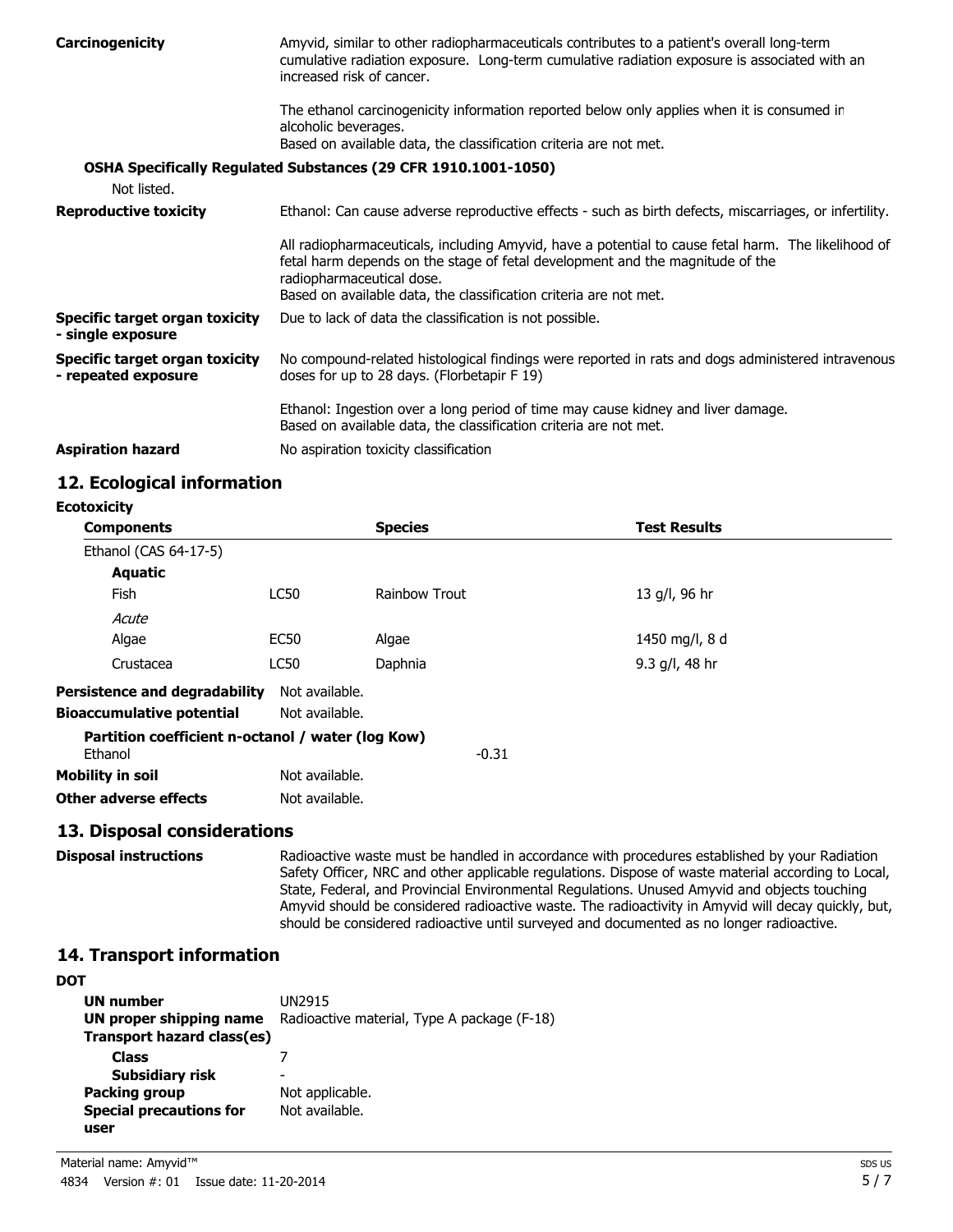| <b>UN number</b>                                                               | UN2915                                                            |
|--------------------------------------------------------------------------------|-------------------------------------------------------------------|
| UN proper shipping name                                                        | Radioactive material, Type A package (F-18)                       |
| Transport hazard class(es)                                                     |                                                                   |
| <b>Class</b>                                                                   | 7                                                                 |
| Subsidiary risk                                                                |                                                                   |
| <b>Packing group</b>                                                           | Not applicable.                                                   |
| <b>Environmental hazards</b>                                                   | No.                                                               |
| <b>Special precautions for</b>                                                 | Not available.                                                    |
| user                                                                           |                                                                   |
| <b>Other information</b>                                                       |                                                                   |
| Passenger and cargo<br>aircraft                                                | Allowed.                                                          |
| Cargo aircraft only                                                            | Allowed.                                                          |
| IMDG                                                                           |                                                                   |
| <b>UN number</b>                                                               | <b>UN2915</b>                                                     |
| UN proper shipping name                                                        | Radioactive material, Type A package (F-18)                       |
| Transport hazard class(es)                                                     |                                                                   |
| <b>Class</b>                                                                   | 7                                                                 |
| Subsidiary risk                                                                |                                                                   |
| <b>Packing group</b>                                                           | Not applicable.                                                   |
| <b>Environmental hazards</b>                                                   |                                                                   |
| <b>Marine pollutant</b>                                                        | No.                                                               |
| <b>EmS</b>                                                                     | Not available.                                                    |
| <b>Special precautions for</b>                                                 | Not available.                                                    |
| user                                                                           |                                                                   |
| Transport in bulk according to<br>Annex II of MARPOL 73/78<br>and the IBC Code | This substance/mixture is not intended to be transported in bulk. |
|                                                                                |                                                                   |

#### **DOT; IATA; IMDG**



## **15. Regulatory information**

#### **US federal regulations**

**TSCA Section 12(b) Export Notification (40 CFR 707, Subpt. D)**

Not regulated.

#### **CERCLA Hazardous Substance List (40 CFR 302.4)**

Ethanol (CAS 64-17-5) Listed.

**SARA 304 Emergency release notification**

Not regulated.

#### **OSHA Specifically Regulated Substances (29 CFR 1910.1001-1050)** Not listed.

#### **Superfund Amendments and Reauthorization Act of 1986 (SARA)**

#### **Hazard categories** Immediate Hazard - No

Delayed Hazard - No Fire Hazard - Yes Pressure Hazard - No Reactivity Hazard - No